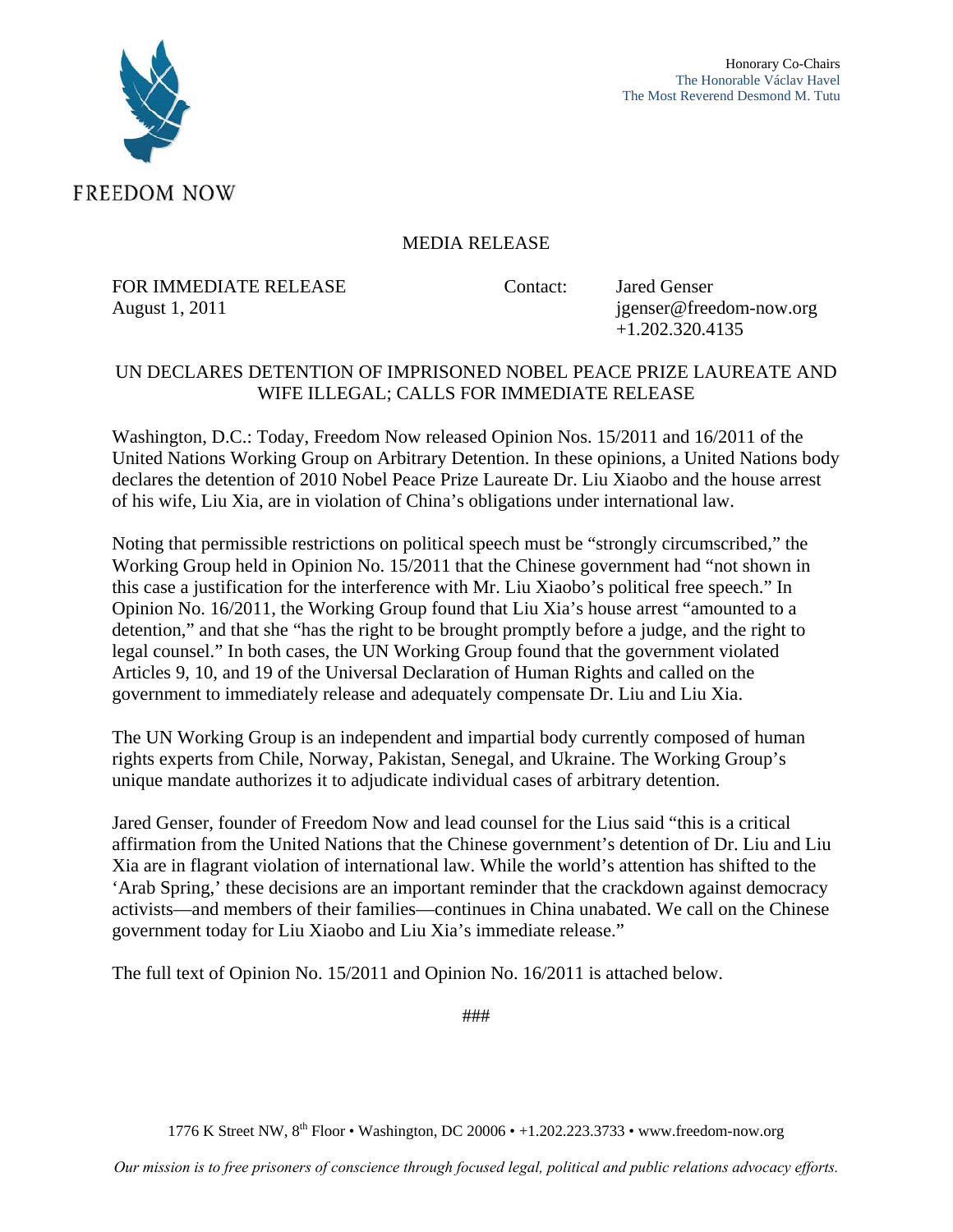#### **OPINION No. 15/2011 (PEOPLE'S REPUBLIC OF CHINA)**

# **Communication addressed to the Government on 3 February 2011**

## **Concerning Mr. Liu Xiaobo**

## **The State is not a Party to the International Covenant on Civil and Political Rights.**

1. The Working Group on Arbitrary Detention was established by resolution 1991/42 of the Commission on Human Rights. The mandate of the Working Group was clarified and extended by resolution 1997/50. The Human Rights Council assumed the mandate by its decision 2006/102. The mandate was extended for a further three-year period by resolution 15/18 adopted on 30 September 2010. Acting in accordance with its methods of work, the Working Group forwarded to the Government the above-mentioned communication.

2. The Working Group forwarded a communication to the Government on 3 February 2011 and received a reply on 13 April 2011. The Working Group welcomes the cooperation of the Government.

3. The Working Group regards deprivation of liberty as arbitrary in the following cases:

I. When it is clearly impossible to invoke any legal basis justifying the deprivation of liberty (as when a person is kept in detention after the completion of his sentence or despite an amnesty law applicable to him) (Category I);

II. When the deprivation of liberty results from the exercise of the rights or freedoms guaranteed by articles 7, 13, 14, 18, 19, 20 and 21 of the Universal Declaration of Human Rights and, insofar as States parties are concerned, by articles 12, 18, 19, 21, 22, 25, 26 and 27 of the International Covenant on Civil and Political Rights (Category II);

III. When the total or partial non-observance of the international norms relating to the right to a fair trial, established in the Universal Declaration of Human Rights and in the relevant international instruments accepted by the States concerned, is of such gravity as to give the deprivation of liberty an arbitrary character (Category III).

IV. When asylum seekers, immigrants or refugees are subjected to prolonged administrative custody without the possibility of administrative or judicial review or remedy (Category IV);

V. When the deprivation of liberty constitutes a violation of the international law for reasons of discrimination based on birth; national, ethnic or social origin; language; religion; economic condition; political or other opinion; gender; sexual orientation; disability or other status, and which aims towards or can result in ignoring the equality of human rights (Category V).

4. The case concerns Mr. Liu Xiaobo. The Working Group has at the same time considered the case of Ms. Liu Xia who is married to Mr. Liu Xiaobo (see the Working Group's Opinion No. 16/2011 adopted on 5 May 2011).

5. The Working Group will further point out that this is only one of several opinions from the Working Group holding the People's Republic of China in violation of its international human rights obligations (see WGAD Opinion No. 21/2008, Opinion No. 26/2010 and Opinion No. 29/2010). The Working Group will remind the People's Republic of China of its duties to comply with international human rights obligations not to detain arbitrarily, to release persons who are arbitrarily detained, and to provide compensation to them. The duty to comply with international human rights rests not only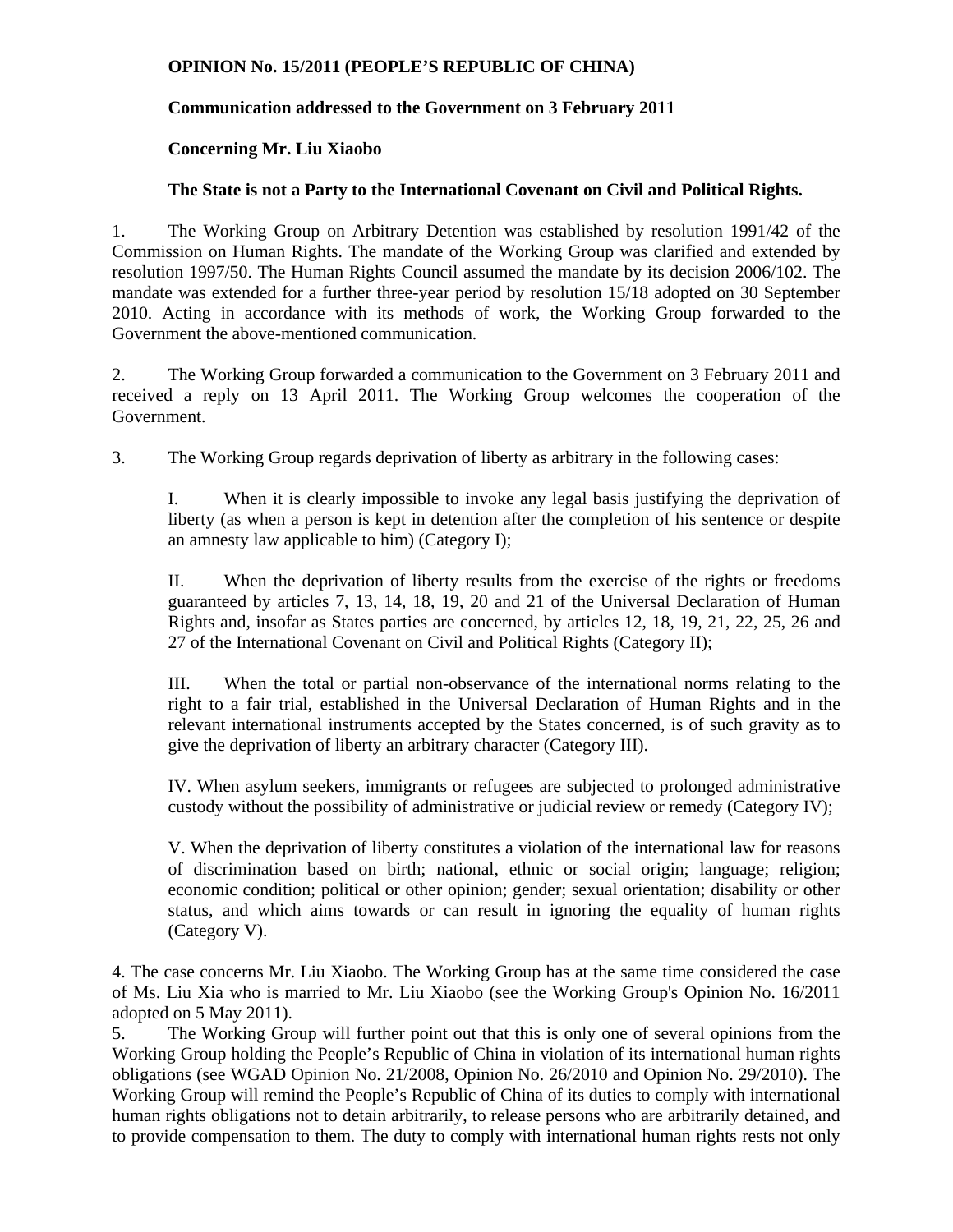on the Government but on all officials, including judges, police and security officers, and prison officers with relevant responsibilities. No person can contribute to human rights violations.

6. The UN High Commissioner for Human Rights Navi Pillay, expressing concern for the fate of human rights defenders in China, has on several occasions particularly mentioned Mr. Liu Xiaobo, and called for his release.

7. After Mr. Liu Xiaobo was awarded the Nobel Peace Prize, his case has been subject to a press release by the Chair of this Working Group together with the Special Rapporteur on Freedom of Opinion and Expression, the Special Rapporteur on the Independence of Judges and Lawyers, and the Special Rapporteur on Human Rights Defenders on 11 October 2010. The Working Group now turns to the merits of the case, following submissions from the source and the Government's reply.

#### **Submissions**

#### *Communication from the Source*

8. The case summarized below was reported to the Working Group on Arbitrary Detention as follows: Mr. Liu Xiaobo, citizen of China, born 28 December 1955, is a human rights activist and literary scholar. He is usually resident in Qixian in Beijing.

9. He was arrested on 8 December 2008 at his home by police officers of Beijing Public Security Bureau. The police officers did not state reasons for his arrest, providing an arrest warrant which did not indicate any specific offence. The police officers searched the home of Mr. Liu Xiaobo and seized computers and other materials.

10. Mr. Liu Xiaobo was held incommunicado from 8 December 2008 to 31 December 2008, and denied access to his family and legal counsel. Mr. Liu Xiaobo had two visits by his spouse at the Xiaotangshan Conference Centre after 31 December 2008, but was otherwise held in solitary confinement until 23 June 2009.

11. On 23 June 2009, Mr. Liu Xiaobo was formally arrested on charges of inciting subversion of state power. He was detained at No. 1 Detention Centre of Beijing until 24 May 2010 when he was moved to Jinzhou Prison in Liaoning Province, where he remains in detention.

12. On 10 December 2010, the Beijing Municipal People's Procuratorate Branch No. 1 submitted the indictment against Mr. Liu Xiaobo. The prosecution asserted that Mr. Liu Xiaobo disregarded state laws and by means of rumour mongering and slander incited subversion of state power and the overthrow of the socialist system in violation of Article 105(2) of the Criminal Law of the People's Republic of China. The source alleges that these charges were based on Mr. Liu Xiaobo's participation in 'Charter 08' and six articles he has published. The source further informs us that 'Charter 08' is a document drafted by a number of intellectuals including Mr. Liu Xiaobo, calling for political reform in China.

13. On 23 December 2009, Mr. Liu Xiaobo was prosecuted before the Beijing Municipal No. 1 Intermediate People's Court. The source alleged that Chinese authorities significantly limited access to the proceeding; journalists, foreign diplomatic representatives, and all but two members of Mr. Liu Xiaobo's family, were prevented from entering the courthouse for the trial. The police prevented Ms. Liu Xia, the spouse of Mr. Liu Xiaobo, from leaving her home and attending the trial. The proceedings lasted for two hours, and the court imposed a time limit of 14 minutes for Mr. Liu Xiaobo's defence.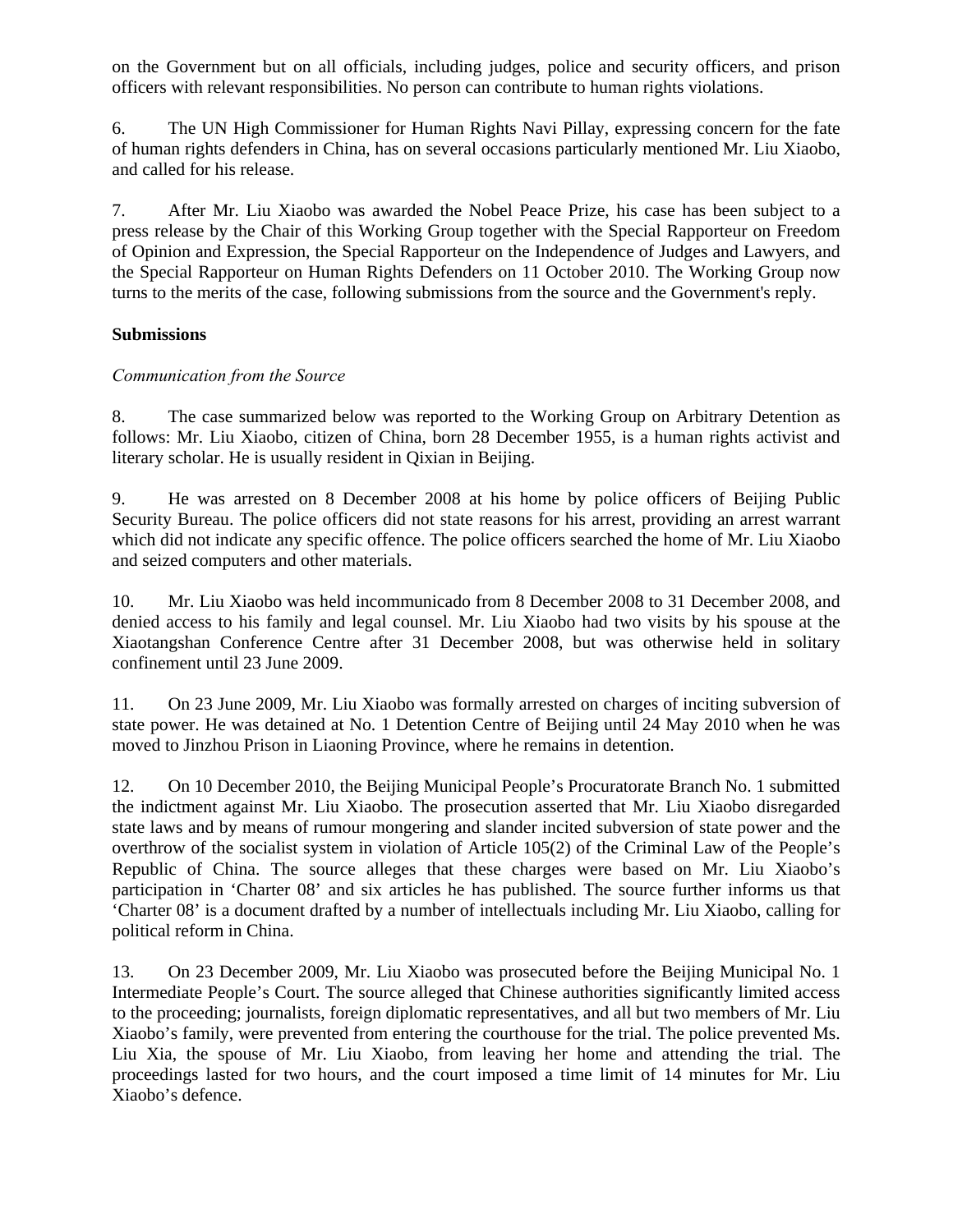14. On 25 December 2009, Mr. Liu Xiaobo was convicted for inciting subversion of state power, and sentenced to eleven years imprisonment and two years loss of political rights. On 9 February 2010, the Beijing Municipal High People"s Court rejected the appeal.

## *Response from the Government*

15. The Government's reply was received on 13 April 2011. It states that citizens of the People's Republic of China enjoy the right to freedom of speech, including the right to criticize the government. The Government notes that freedom of speech is limited by Articles 51 and 54 of the Constitution of the People's Republic of China, in line with Article 19(3) of the International Covenant on Civil and Political Rights (ICCPR). The Government argues that the justifications for limitations on the right to freedom of expression contained in Article 19(3) of the ICCPR are present in this case.

16. The Government states that the People's Republic of China is a nation respecting the rule of law. Mr. Liu Xiaobo was convicted according to the criminal code offences for inciting subversion of state power, and not for the promotion or protection of human rights. The courts strictly followed domestic criminal procedural law, allowing Mr. Liu Xiaobo and his lawyers to present a defence with Mr. Liu Xiaobo's family members present at the hearing.

## *Comments from the Source*

17. The source claims that Mr. Liu Xiaobo's detention is a direct result of his writings, including the 'Charter 08' initiative, containing peaceful calls for democratic reform and the protection of human rights in China.

18. The indictment and verdict cite Mr. Liu Xiaobo's participation in the production of these materials as the basis for his prosecution. The Government's position that it prosecuted Mr. Liu Xiaobo under a criminal charge does not change that the core charges against him directly relate to his exercise of fundamental right to freedom of expression.

#### **Discussion**

19. Article 9 of the Universal Declaration of Human Rights prohibits arbitrary arrest and detention, declaring that

No one shall be subjected to arbitrary arrest, detention or exile.

20. The prohibition of arbitrary detention is customary international law, authoritatively recognized as a peremptory norm of international law or *jus cogens*, see, *inter alia,* the established practice of the UN as expressed by the Human Rights Committee in its General Comment No. 29 on States of Emergency (see CCPR/C/21/Rev.1/Add.11, 31 August 2000, para. 11), which this Working Group follows in its opinions. Of assistance is the judgment of the International Court of Justice in *Ahmadou Sadio Diallo (Republic of Guinea v. Democratic Republic of the Congo)* of 30 November 2010 and in particular the discussions by Judge Cançado Trindade on arbitrariness in customary international law which the Working Group adopts.<sup>1</sup> The ICCPR, other treaties and conventions, the jurisprudence of UN and other treaty bodies are important sources in determining the extent of what constitutes arbitrary detention in customary international law. The constant jurisprudence of the rulings contained in the opinions of this Working Group, and of the other UN special procedures

<sup>1</sup> See respectively International Court of Justice, *Ahmadou Sadio Diallo (Republic of Guinea v. Democratic Republic of the Congo)*, Merits, Judgment of 30 November 2010, *ICJ Reports* 2010, para. 79; Separate Opinion of Judge Cançado Trindade, pp. 26-37, paras. 107-142.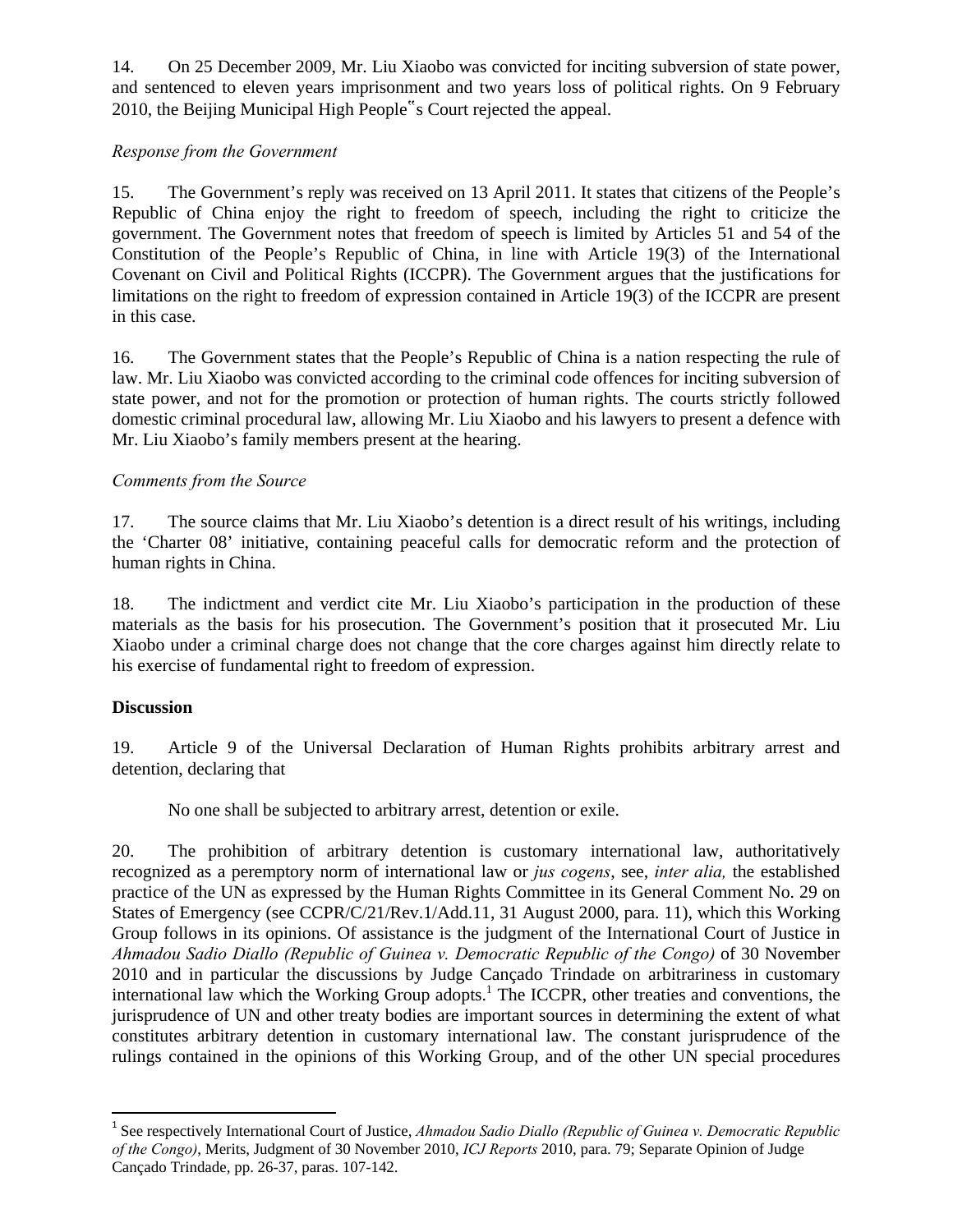mandate holders, dealing with full range of human rights treaties and customary international law, is yet another source.

21. The Working Group will first address the issues relating to the pre-trial detention of Mr. Liu Xiaobo. The starting point is the requirements that follow from Article 9 of the Universal Declaration of Human Rights (see WGAD 2009 Annual Report, UN Doc. A/HRC/13/30, 15 January 2010, para. 61). Mr. Liu Xiaobo was not informed, at the time of arrest, of the reasons for his arrest or promptly informed of any charges against him. He was not brought promptly before a judge. He was held incommunicado for an extended period and not granted access to legal counsel. The pre-trial detention of Mr. Liu Xiaobo constitutes a clear violation of Article 9.

22. The Working Group will now turn to the trial and sentencing of Mr. Liu Xiaobo. The Government states that citizens of the People's Republic of China enjoy the right to freedom of speech, including the right to criticize the government. The Government notes that freedom of speech is limited by Articles 51 and 54 of the Constitution of the People's Republic of China, and Article 19(3) of the ICCPR. Article 51 of the Constitution of the People's Republic of China provides that "the exercise by citizens of the People's Republic of China of their freedoms and rights may not infringe upon the interests of the state, of society and of the collective, or upon the lawful freedoms and rights of other citizens". Article 54 of the Constitution of the People's Republic of China provides that "it is the duty of citizens of the citizens of the People's Republic of China to safeguard the security, honour and interest of the motherland; they must not commit acts detrimental to the security, honour and interests of the motherland". Article 19(3) ICCPR provides that "the exercise of the rights provided for in paragraph 2 of this article carries with it special duties and responsibilities. It may therefore be subject to certain restrictions, but these shall only be such as are provided by law and are necessary: (a) for respect of the rights and reputations of others; (b) for the protection of national security or of public order (*ordre public*), or of public health or morals". The Government's position is that the limitations on the right to freedom of expression contained in Article 19(3) ICCPR apply in this case.

23. The starting point for the Working Group is the requirements that follow from Articles 9 and 10 of the Universal Declaration of Human Rights. The total or partial non-observance of the relevant international standards in the Universal Declaration of Human Rights relating to the right to a fair trial can be of such gravity so as to confer on the deprivation of liberty, of whatever kind, an arbitrary character. The trial was organized in way which constitutes a breach of fairness. In spite of the difficult balancing issues that are involved in free speech cases, Mr. Liu Xiaobo's defence was limited to 14 minutes. His detention thus falls within category III of the categories applicable to the cases submitted to the Working Group.

24. A detention is also arbitrary if it is the result of a judgment or sentence for the exercise of the rights and freedoms of the Universal Declaration of Human Rights.

25. Article 19 of the Universal Declaration provides that

Everyone has the right to freedom of opinion and expression; this right includes freedom to hold opinions without interference and to seek, receive and impart information and ideas through any media and regardless of frontiers.

26. Restrictions of the right to political free speech are strongly circumscribed. The Government has not shown in this case a justification for the interference with Mr. Liu Xiaobo's political free speech. The requirement of proportionality which applies to such restrictions is not satisfied by the reasons provided by the Government. His detention also falls within category II of the categories applicable to the cases submitted to the Working Group.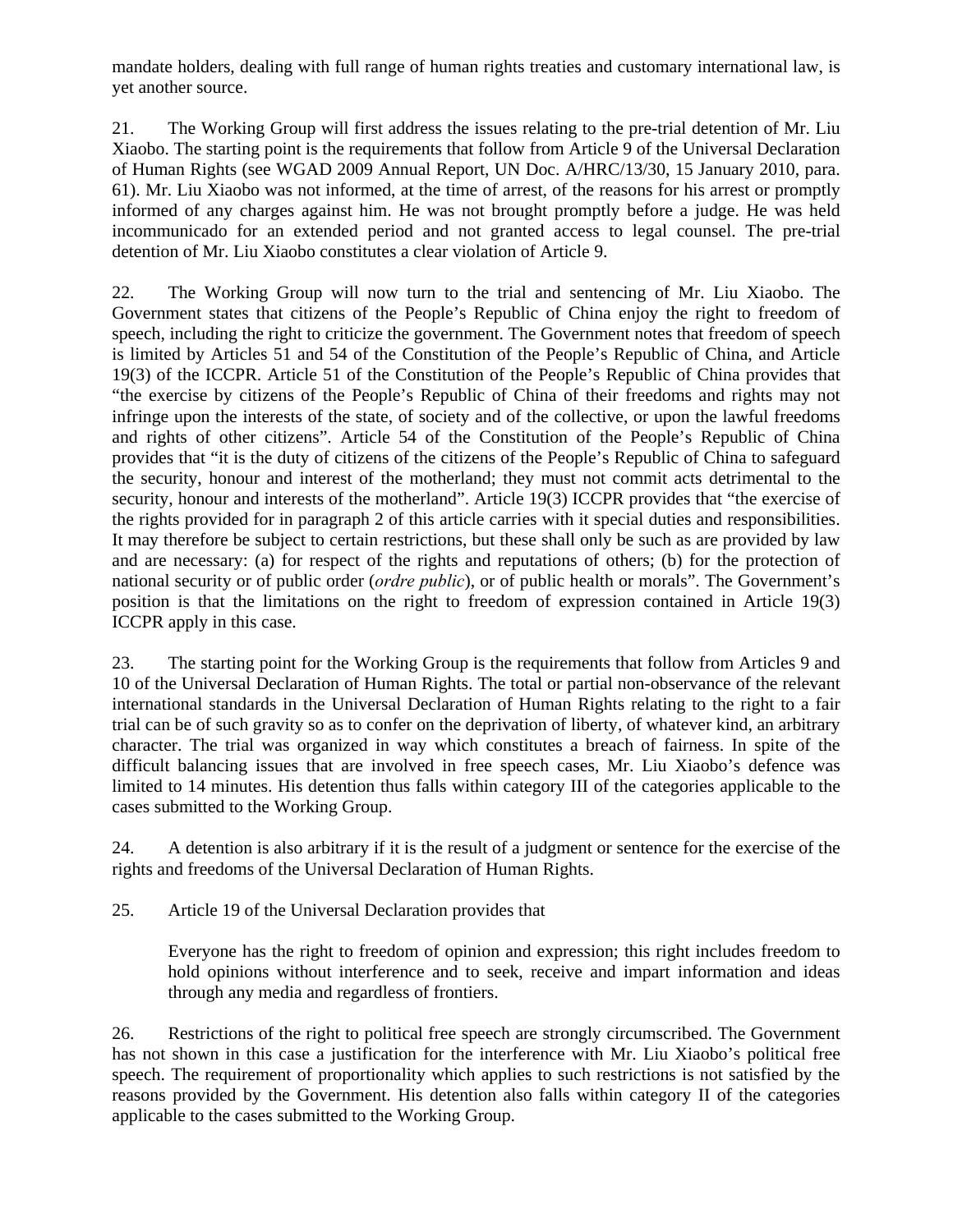27. Customary international law provides for an enforceable right of compensation. The Working Group has in its jurisprudence continued to develop, based on general principles, the right to a remedy, which primarily is a right to immediate release and to compensation. In this case, Mr. Liu Xiaobo is to be released immediately. He also has a claim to compensation. The reasons that may be given for his detention cannot be used against a claim for compensation.

#### **Disposition**

28. In light of the foregoing, the Working Group renders the following opinion:

The deprivation of liberty of Mr. Liu Xiaobo, being in contravention to articles 9, 10 and 19 of the Universal Declaration of Human Rights, is arbitrary, and falls within categories II and III of the categories applicable to the cases submitted to the Working Group.

29. Consequent upon the Opinion rendered, the Working Group requests the Government to take the necessary steps to remedy the situation, which include the immediate release and adequate reparation to Mr. Liu Xiaobo.

30. The Working Group would like to take this opportunity to invite the People's Republic of China to ratify the ICCPR.

Adopted on 5 May 2011.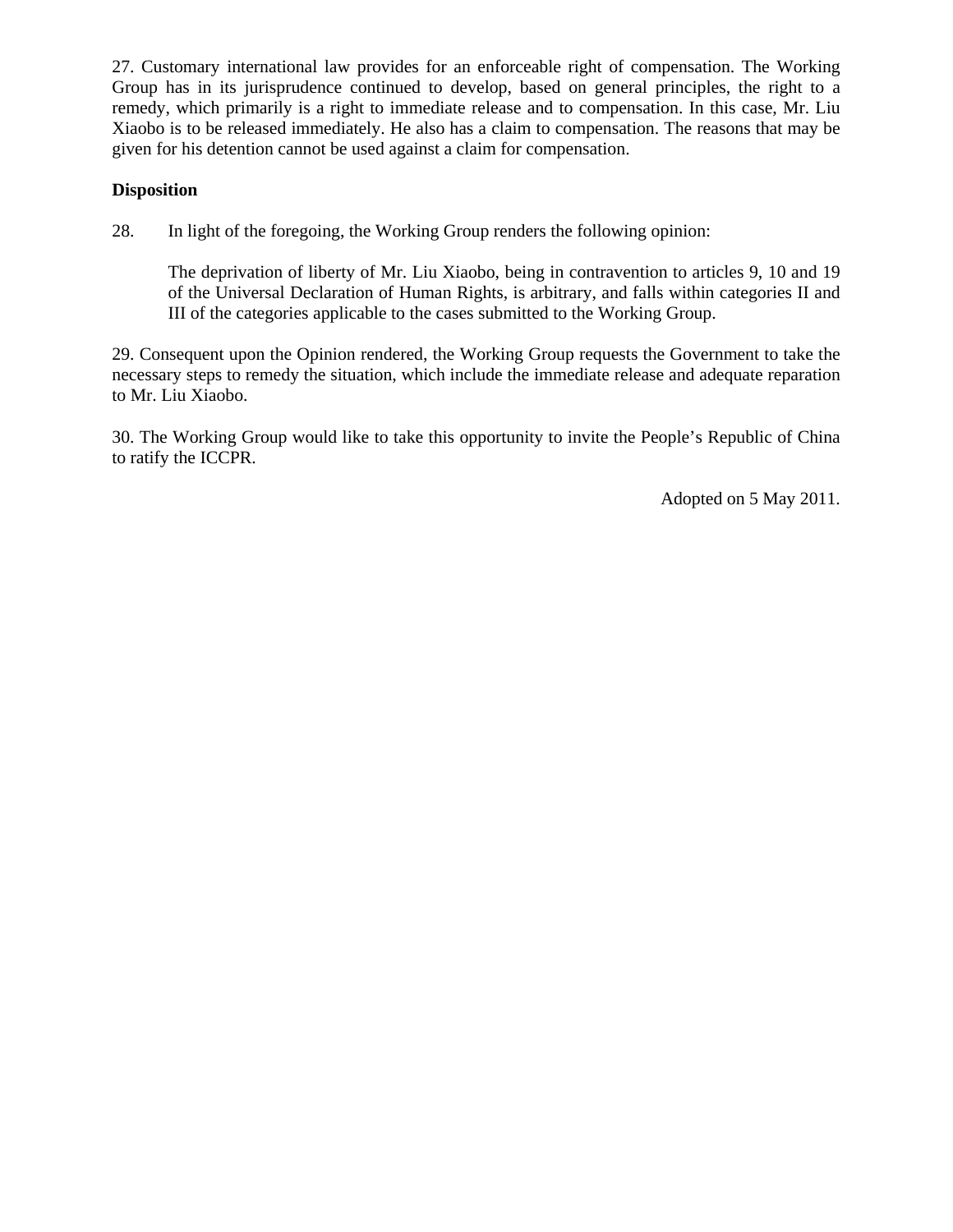#### **OPINION No. 16/2011 (PEOPLE'S REPUBLIC OF CHINA)**

# **Communication addressed to the Government on 8 February 2011**

## **Concerning Ms. Liu Xia**

## **The State is not a Party to the International Covenant on Civil and Political Rights.**

1. The Working Group on Arbitrary Detention was established by resolution 1991/42 of the Commission on Human Rights. The mandate of the Working Group was clarified and extended by resolution 1997/50. The Human Rights Council assumed the mandate by its decision 2006/102. The mandate was extended for a further three-year period by resolution 15/18 adopted on 30 September 2010. Acting in accordance with its methods of work, the Working Group forwarded to the Government the above-mentioned communication.

2. The Working Group forwarded a communication to the Government on 8 February 2011 and received a reply on 29 March 2011. The Working Group welcomes the cooperation of the Government.

3. The Working Group regards deprivation of liberty as arbitrary in the following cases:

I. When it is clearly impossible to invoke any legal basis justifying the deprivation of liberty (as when a person is kept in detention after the completion of his sentence or despite an amnesty law applicable to him) (Category I);

II. When the deprivation of liberty results from the exercise of the rights or freedoms guaranteed by articles 7, 13, 14, 18, 19, 20 and 21 of the Universal Declaration of Human Rights and, insofar as States parties are concerned, by articles 12, 18, 19, 21, 22, 25, 26 and 27 of the International Covenant on Civil and Political Rights (Category II);

III. When the total or partial non-observance of the international norms relating to the right to a fair trial, established in the Universal Declaration of Human Rights and in the relevant international instruments accepted by the States concerned, is of such gravity as to give the deprivation of liberty an arbitrary character (Category III).

IV. When asylum seekers, immigrants or refugees are subjected to prolonged administrative custody without the possibility of administrative or judicial review or remedy (Category IV);

V. When the deprivation of liberty constitutes a violation of the international law for reasons of discrimination based on birth; national, ethnic or social origin; language; religion; economic condition; political or other opinion; gender; sexual orientation; disability or other status, and which aims towards or can result in ignoring the equality of human rights (Category V).

4. The case concerns Ms. Liu Xia. The Working Group has at the same time considered the case of her husband, Mr. Liu Xiaobo (see the Working Group's Opinion No. 15/2011, adopted on 5 May 2011).

5. The Working Group will further point out that this is only one of several opinions from the Working Group holding the People's Republic of China in violation of its international human rights obligations (see in particular Opinion No. 21/2008, Opinion No. 26/2010; Opinion No. 29/2010). The Working Group will remind the People's Republic of China of its duties to comply with international human rights obligations not to detain arbitrarily, to release persons who are arbitrarily detained, and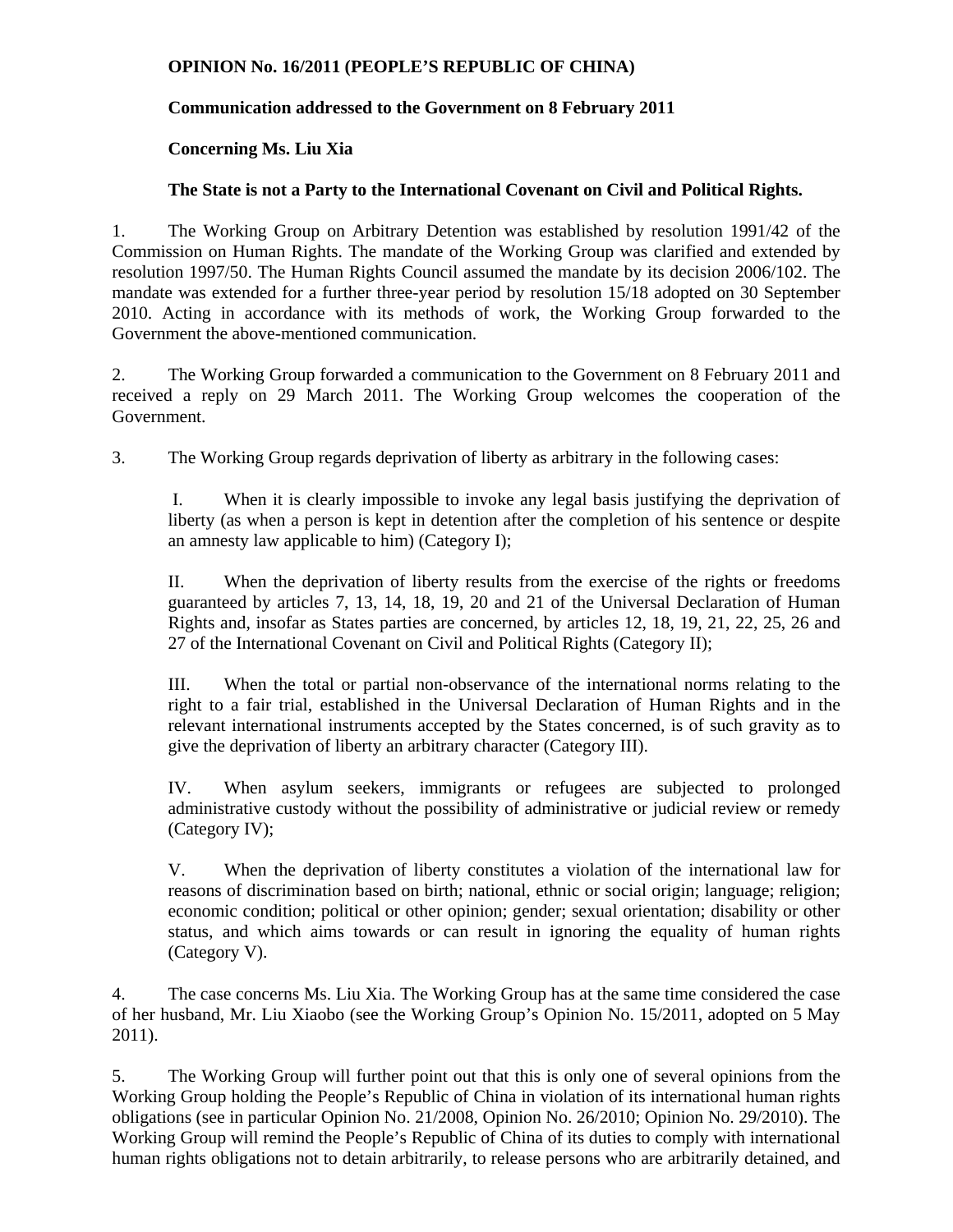to provide compensation to them. The duty to comply with international human rights rests not only on the Government but on all officials, including judges, police and security officers, and prison officers with relevant responsibilities. No person can contribute to human rights violations.

## **Submissions**

# *Communication from the Source*

6. The case was reported to the Working Group on Arbitrary Detention as follows: Ms. Liu Xia, born in 1959, and national of the People's Republic of China, usually resident in Qixian in Beijing, and a poet, artist and intellectual. Ms. Liu Xia is the wife of Mr. Liu Xiaobo, a democracy advocate and literary scholar, who was awarded the Nobel Peace Prize on 8 October 2010.

7. In the days prior to the announcement of the Nobel Peace Prize, Ms. Liu Xia spoke to non-Chinese media about her fears that the Chinese Government would prevent Mr. Liu Xiaobo from receiving the Nobel Prize, should he be awarded it. Following the announcement of the Nobel Peace Prize on 8 October, journalists converged on Ms. Liu Xia's Beijing apartment. Police officers refused to allow Ms. Liu Xia to meet with any journalists. The following day, Ms. Liu Xia was escorted by Chinese police to see her husband in Jinzhou Prison in Liaoning Province. On 10 October, Ms Liu Xia was brought back to her apartment in Beijing. According to the information received, the Chinese authorities placed a sign on the fence in front of Ms. Liu Xia's apartment block stating that 'people in the residential compound do not accept interviews'. The source reports that plain-clothes security agents stand in front of the gate to the compound, warning journalists and visitors away. Ms. Liu Xia is not allowed to leave it, except for short, approved trips, under police escort. Visitors to her apartment are forbidden. Ms. Liu Xia has been prevented from communicating with the outside world on the telephone or internet, which were cut off in the hours following the announcement of the Nobel Peace Prize. The connection to her mobile phone was also broken. A second replacement phone was also cut off. The Chinese authorities have prevented foreign diplomats from meeting Ms. Liu Xia.

#### *Response from the Government*

8. The Government's reply was received on 29 March 2011.

9. It acknowledges that the Working Group's letter has been received, and points out that the Government of the People's Republic of China has conducted a careful investigation on the situation as mentioned in the letter. It identifies Ms. Liu Xia as female, 50 years-old, Han Chinese, and a junior college graduate. It states that no legal enforcement measure has been taken against Ms. Liu Xia. It adds that China is a country of rule of law where the legal rights of the citizen are protected by the law. Finally, it requests that the content of the reply should be included in the relevant file.

#### *Comments from the Source*

10. The source points out that the Government has confirmed that there are no charges against Ms. Liu Xia who has not been informed of any reasons justifying her detention. The source replies that the statement of Government that it has taken no legal enforcement measures against Ms. Liu Xia is either an admission of the illegality of her detention—as there would be no legal basis for her continued house arrest—or incorrect. In either event, she should be immediately and unconditionally released from detention.

#### **Discussion**

11. Article 9 of the Universal Declaration prohibits arbitrary arrest and detention, declaring: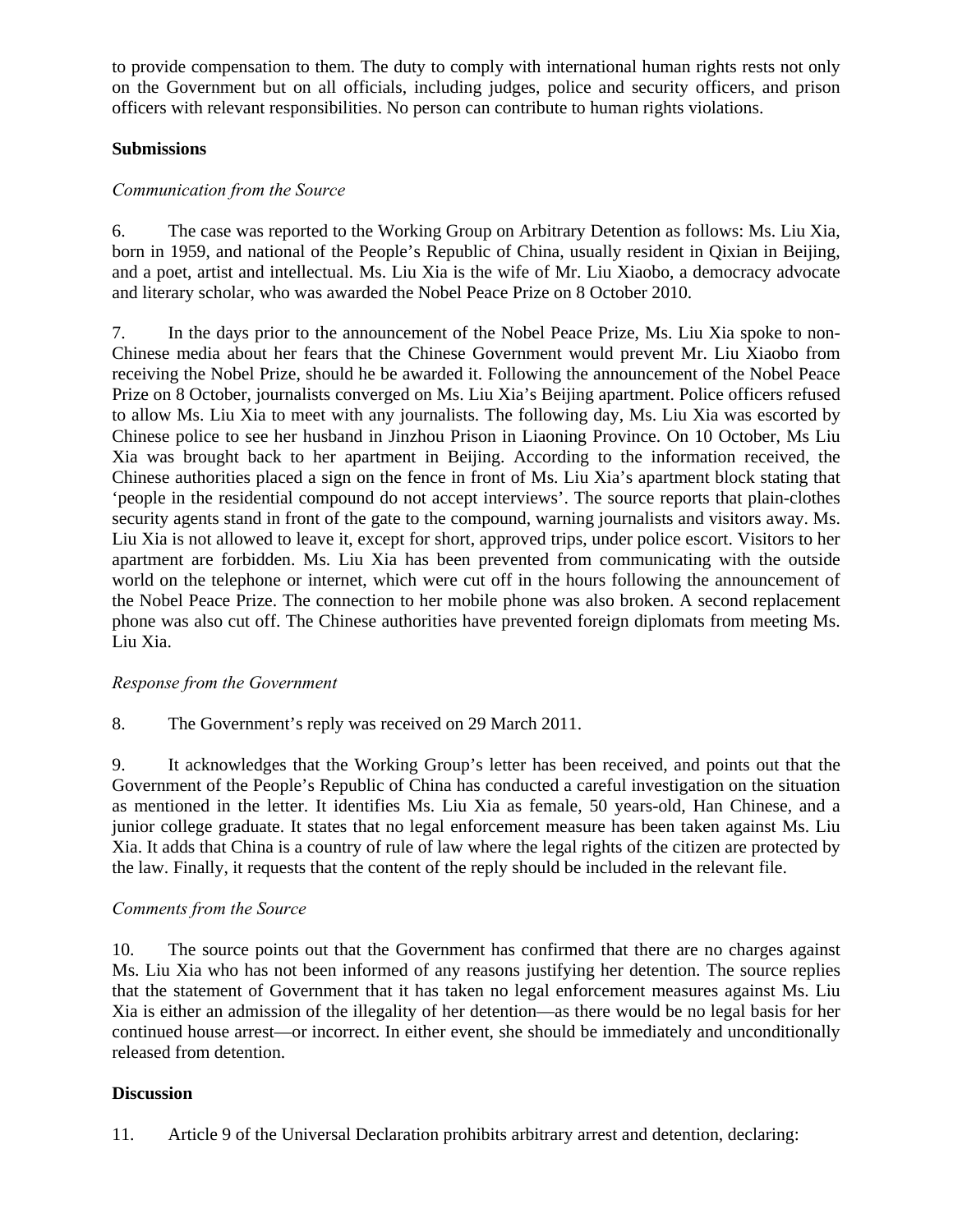No one shall be subjected to arbitrary arrest, detention or exile.

12. The prohibition of arbitrary detention is customary international law, authoritatively recognized as a peremptory norm of international law or *jus cogens*, see, *inter alia,* the established practice of the UN as expressed by the Human Rights Committee in its General Comment No. 29 on States of Emergency (see CCPR/C/21/Rev.1/Add.11, 31 August 2000, para. 11), which this Working Group follows in its opinions. Of assistance is the judgment of the International Court of Justice in *Ahmadou Sadio Diallo (Republic of Guinea v. Democratic Republic of the Congo)* of 30 November 2010 and in particular the discussions by Judge Cançado Trindade on arbitrariness in customary international law which the Working Group adopts.<sup>2</sup> The ICCPR, other treaties and conventions and the jurisprudence of UN and other treaty bodies are important sources in determining the extent of what constitutes arbitrary detention in customary international law. So is the practice of international criminal courts, as the ruling of the International Criminal Tribunal for the former Yugoslavia (ICTY) has been to the Working Group in this case (see below para. 16). The constant jurisprudence of the rulings contained in the Opinions of this Working Group, and of the other UN special procedures mandate holders, dealing with full range of human rights treaties and customary international law, is yet another source.

13. The Working Group will first address the issues of whether the conditions following from the restrictions on Ms. Liu Xia amount to a detention. According to the information we have received, and where the Government has not provided us with any further assistance, Ms. Liu Xia is under a house arrest with limitations on her physical movements, visits from others and communications of different kinds.

14. In its Deliberation No. 1 of 23 March 1992, the Working Group held that "house arrest may be compared to deprivation of liberty provided that it is carried out in closed premises which the person is not allowed to leave. In all other situations, it will devolve on the Working Group to decide, on a case-by-case basis, whether the case in question constitutes a form of detention, and if so, whether it has an arbitrary character".

15. In its constant jurisprudence this has been developed as, for example, in Opinion No. 2/2007 (Myanmar), where the Working Group ruled that the conditions of Aung San Suu Kyi at her home in Rangoon, without contact with the outside world, constituted a detention and that this was an arbitrary detention.

16. The Working Group has also been guided by the jurisprudence of the ICTY. In its 1996 ruling in the *Blaškić* case, the ICTY discussed house arrest in international law and national laws, which will constitute detention subjected to the same guarantees as detention in a prison facility.<sup>3</sup>

17. The Working Group has considered the different restrictions that Ms. Liu Xia is subjected to, and holds that they amount to a detention.

18. Such measures require the full set of procedural guarantees that follow from Articles 9 and 10 of the Universal Declaration. Ms. Liu Xia has the right to be informed of the reasons for the detention and promptly be informed of any charges against her. She has the right to be brought promptly before a judge, and the right to legal counsel. These core Articles 9 and 10 rights have not been observed in the case of Ms. Liu Xia. Her detention thus falls within category III of the categories applicable to the cases submitted to the Working Group.

<sup>2</sup> See respectively International Court of Justice, *Ahmadou Sadio Diallo (Republic of Guinea v. Democratic Republic of the Congo)*, Merits, Judgment of 30 November 2010, *ICJ Reports* 2010, para. 79; Separate Opinion of Judge Cançado Trindade, pp. 26-37, paras. 107-142.

<sup>3</sup> ICTY, *Prosecutor v. Blaškić*, Case No. IT-95-14-PT, Decision on the Motion of the Defence Filed Pursuant to Rule 64 of the Rules of Procedure and Evidence, 3 April 1996, paras. 19-24.